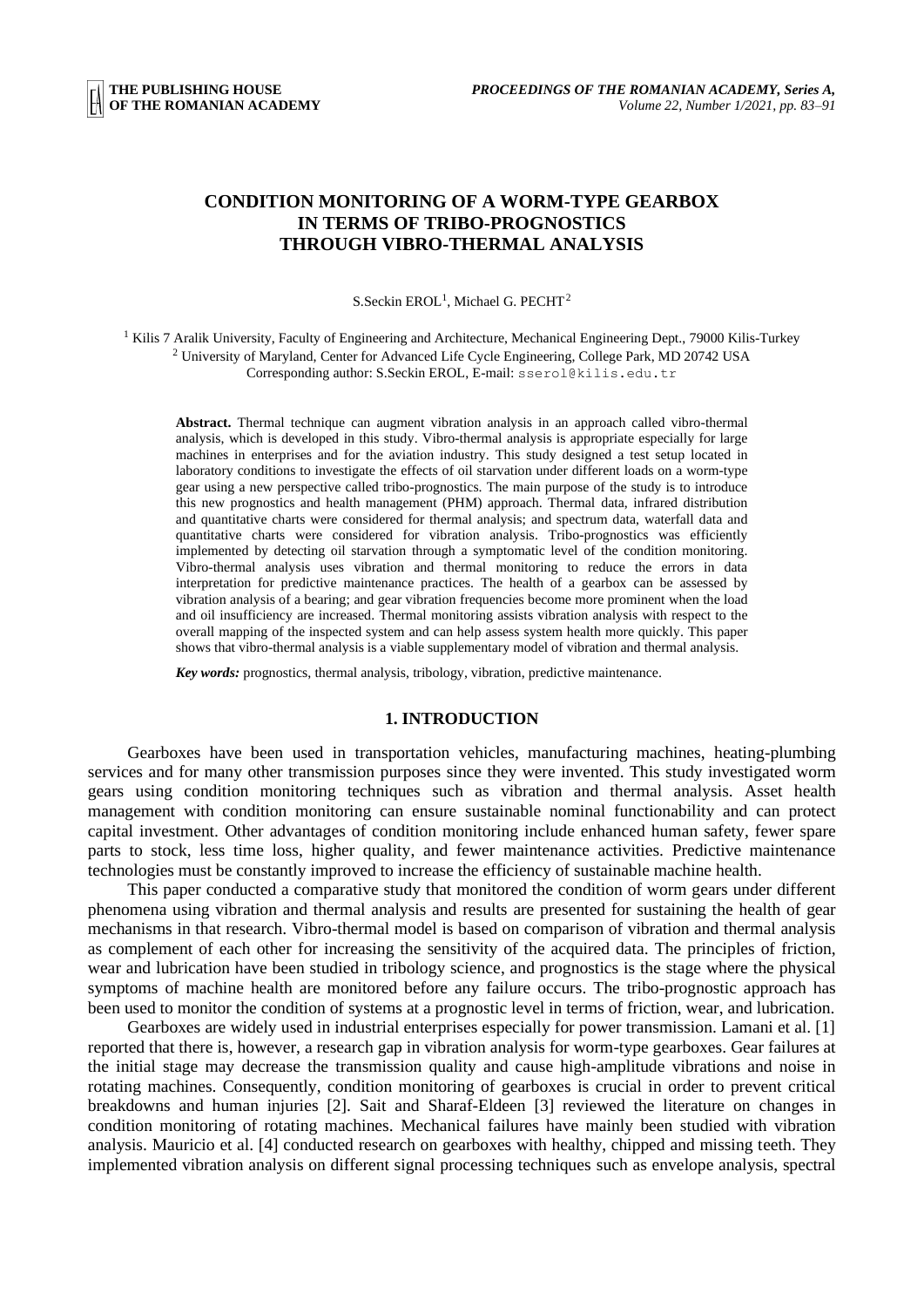correlation, principal component analysis and linear discriminant analysis. The main faults in worm gears are scoring, plastic flow, fracture, pitting and wear. Ghodake et al. [5] stated that vibration analysis and wear debris analysis together give the best results in detection of failures for worm-type gearboxes. Al-Arbi [6] concluded that waveform analysis is not sufficient for prognosis or diagnosis of gear failures with respect to the vibration analysis of gears. Spectrum analysis is more reliable in detection of gear failures than time domain analysis but operating conditions may affect the evaluation results. Vibration signals are affected by the reactional response on the gearbox case and motor element. Vecer et al. [7] conducted research on condition indicators (CIs) for monitoring gearboxes by vibration signals. They reported that wear on the gearbox might be hidden in vibration data by the noise and suggested extra techniques in support of their analysis. Yin et al. [8] developed a statistical model of a synchronous signal average in order to inspect healthy; or faulty gears and gear failures. They studied statistical modeling of gear vibration signals and its application to detection and diagnosis of gear faults.

In this study, a test setup was designed for studying artificial and spontaneous failures through gears and bearings. Comparison of vibration versus thermal analysis was conducted in order to monitor the conditions of a worm-type gearbox. An increase in the efficiency of condition monitoring was proposed based on the usage of vibration and thermal analysis together. The tested system has been inspected in a prognostic state with a tribological perspective. This study aims to assess the efficiency of vibro-thermal analysis on a worm-type gearbox with the tribo-prognostic approach.

### **2. MATERIALS AND METHODS**

The test setup in Fig. 1 was located in laboratory ambient conditions and was consisted of a frequency inverter, a computer with a high-capacity processor and test setup components. The test setup was designed with respect to possible gearbox and bearing failures. Two shafts supported with four ball bearings were linked by belt-pulley. One shaft was driven by a worm-type gearbox coupled with a triphase electrical motor, while the other shaft was connected to an adjustable mass. The shaft rotation speed was determined with the electrical frequency inverter. A triaxial vibration sensor based on micro-electro-mechanical system (MEMS) technology was used to acquire vibration signals and a thermal camera was used for gathering temperature and heat data through the test setup under the test conditions.



Fig. 1 – Test setup: a) Actual view, b) Schematic view.

A vibration sensor was mounted with a magnetic base over the measuring location at bearing 1 (Fig. 1) and coupled with a powerful computer processor in order to transfer data for analysis. The thermal camera stored the data in internal memory for transferring to the computer. In this study, tests were implemented under three main conditions. The first condition consisted of an electrical motor-driven unused worm-type gearbox tested by a vibro-thermal condition monitoring system with 250 g load and 1 000 g load. The second condition consisted of an electrical motor-driven oil-removed worm-type gearbox tested by vibro-thermal condition monitoring system with 1 000 g load. The third condition consisted of tests implemented under the electrical frequency of 32.7 Hz set over an inverter in order to determine the rotation speed of the electrical motor and the gearbox. The characteristic vibration signal frequencies were estimated with respect to the gear features based on rotation frequencies, and the number of teeth in order to analyze and evaluate vibration signals. The gearbox vibration frequencies were as follows: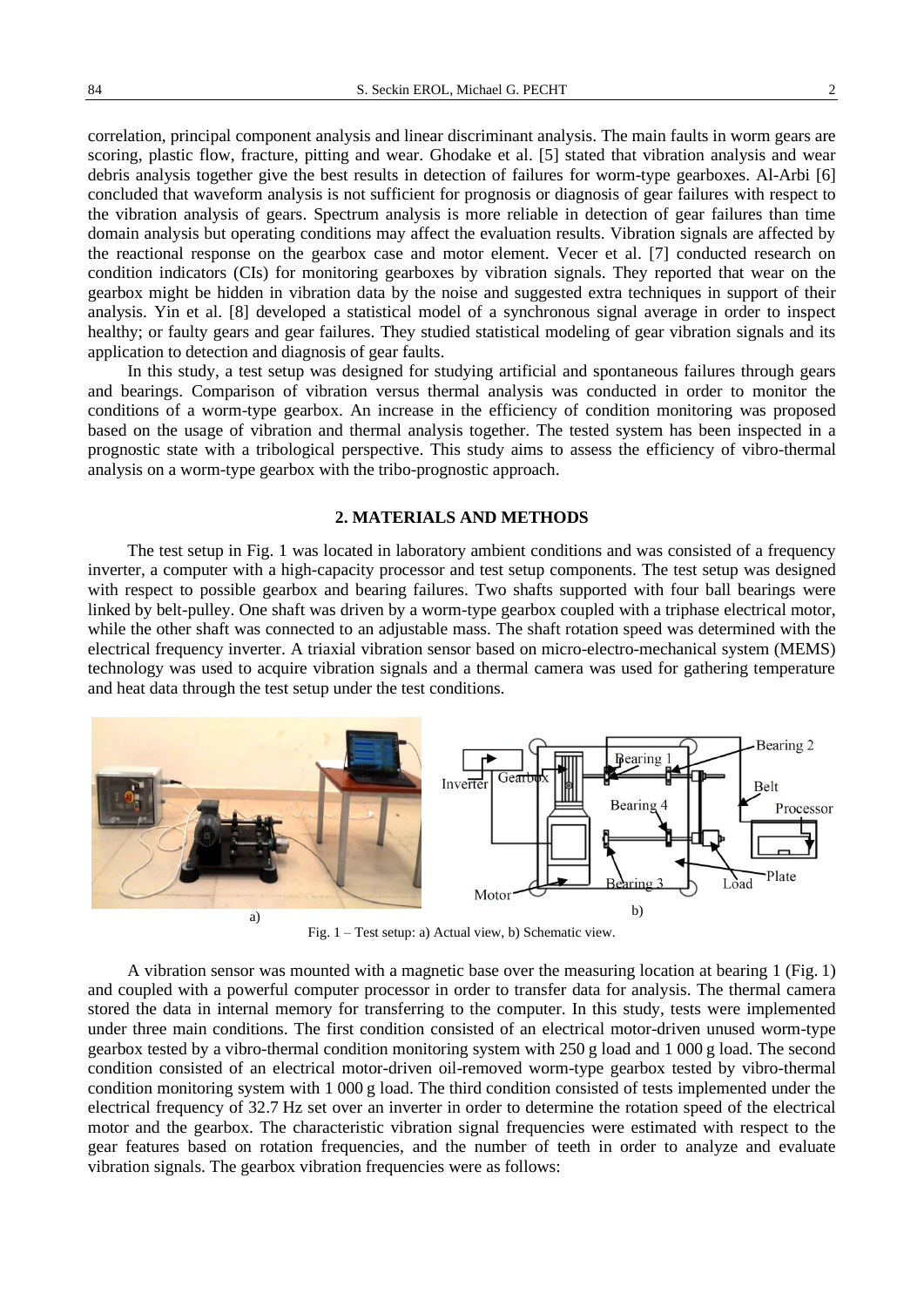| • Gear frequency, $f_g = r_g / 60$ (Hz) : 4.4 Hz                                     |                                       |
|--------------------------------------------------------------------------------------|---------------------------------------|
| • Pinion frequency, $f_p = r_p / 60$ (Hz) : 33 Hz                                    | • Number of teeth on pinion $n_p$     |
| • Tooth mesh frequency, $f_m = f_p \cdot n_p = f_g \cdot n_g$ (Hz) : 132 Hz          | • Number of teeth on gear $n_{\rm g}$ |
| • Assembly phase frequency, $f_a = f_m / n_a$ (Hz) : 66 Hz                           |                                       |
| $n_a$ : product of common prime factors : 2                                          | • Ratio, $n_g/n_p$ or $r_p/r_g$ $m_g$ |
| • Tooth repeat frequency, $f_{tr} = (f_m \cdot n_a) / (n_g \cdot n_p)$ (Hz) : 2.2 Hz |                                       |

Vibration frequencies for bearing components are another source of signals in the spectrum findings besides gear vibration frequencies. These frequencies were also estimated in order to give more depth to the vibration signal analysis. The bearing dimensions were as follows: diameter of ball (*r*): 8.4 mm, number of balls (*n*): 8, pitch diameter (*d*): 33.5 mm, contact angle ( $\beta$ ): 0°. The bearing frequencies were as follows:

- Ball pass frequency of outer ring,  $f_{\text{bpfo}} = f(n/2) [1 (r/d) \cos\beta]$ : 13.187 Hz;
- Ball pass frequency of inner ring,  $f_{\text{bpfi}} = f(n/2) [1 + (r/d)\cos\beta]$ : 22.013 Hz;
- Ball spin frequency,  $f_{\text{bsf}} = f(d/2r) [1 (r/d)\cos\beta]$ : 8.222 Hz;
- Cage frequency,  $f_c = f/2 [1 ((r/d)\cos\beta)^2]$ : 1.648 Hz.

A model was proposed on vibration data with thermal inspection may help for less sophistication in analyzing condition of the machine rather than a singular technique [9]. We identify the diagnosis methodology implemented for different levels of failure conditions in gears with vibration and thermal matrix [10]. The methodology is mainly consists of four steps. The first step is designing an experimental setup and artificial failure conditions; second is data acquisition; third is analysis between vibration and thermal data; and the last step is conclusion of the effectiveness in vibro-thermal technique.

## **3. DATA ACQUISITION AND ANALYSIS**

Tests were implemented under vibration data acquisition in three axes as *X, Y, Z* and the data analysis was implemented for the *Y* axis in this study whereas signals were more dominant. Resonance phenomena were detected in the vibration spectrums and the natural frequency is symbolized with *f*<sup>n</sup> . Comparisons of the statistical data for the *X, Y, Z* axes are given as well in Section 4. Thermal data were captured in each test and inspections are given with the experimental findings.

**a. Condition of sufficient oil under 250 g load.** In this part, experimental data are given with respect to the vibration and thermal analysis for the condition of sufficient oil under 250 g load. Vibration data were inspected through spectrum domain and table of dominant signals; thermal data were inspected with an infrared perspective with respect to the temperatures. Figure 2a shows the vibration frequency spectrum. The signal at a bearing frequency of  $104 \times f_{\text{bsf}}$  excited the natural frequency at 854 Hz, and subharmonic resonance signal occured with the highest amplitude of  $0.62 \text{ m/s}^2$ , which is indicated in Table 1.



Fig. 2 – a) Spectrum domain for condition of sufficient oil with 250 g load; b) thermal inspection for condition of sufficient oil with 250 g load.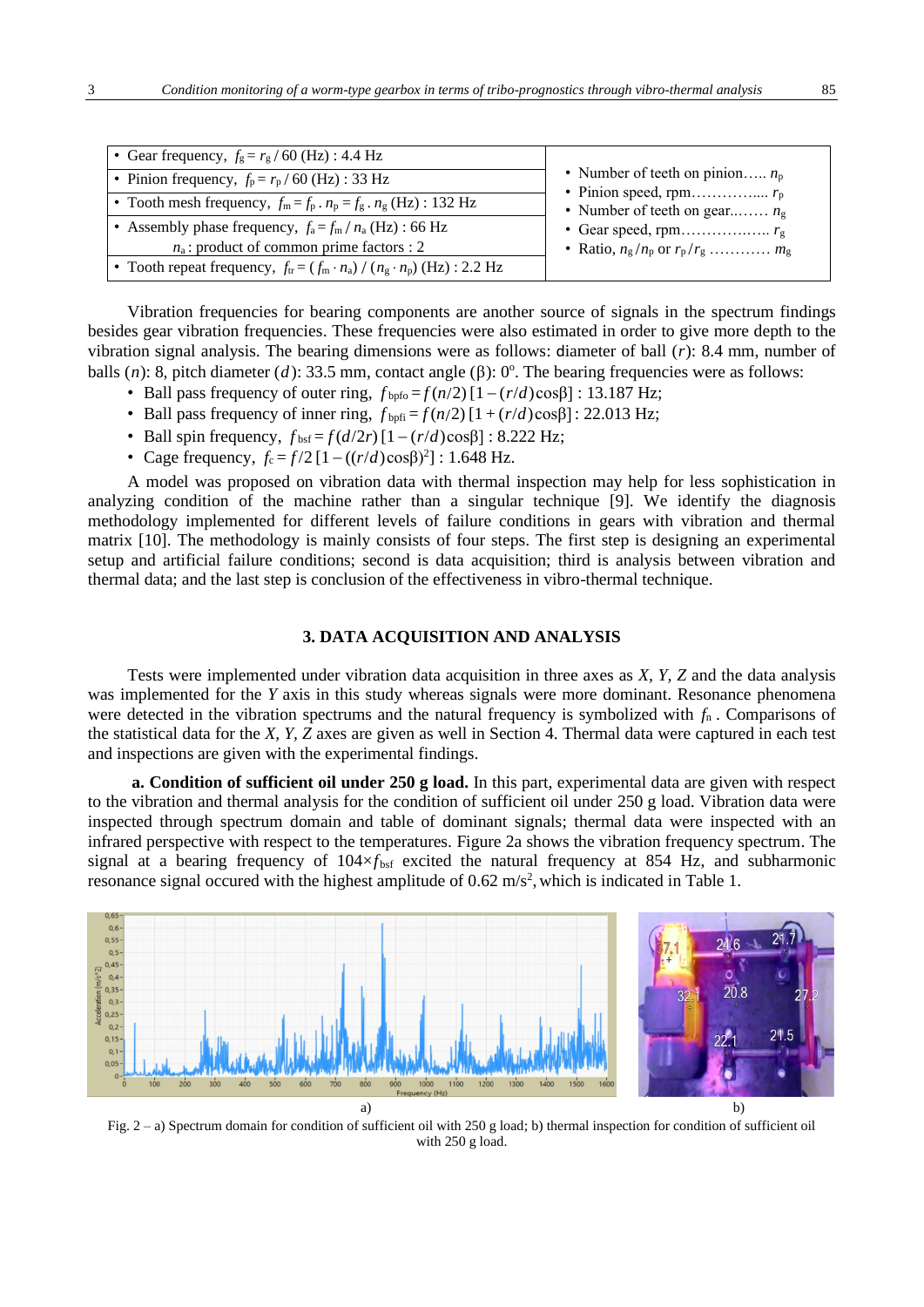The second dominant signal was detected at 858 Hz and was excited by the vibration signal at  $13\times f_a$ . The third dominant signal appeared at  $105\times f_{\text{bsf}}$ . The fourth dominant signal was a natural frequency at 727 Hz that was excited by the vibration signal at  $55 \times f_{\text{bpfo}}$ . The fifth dominant signal is appeared on natural frequency at 1 515 Hz excited by 115×*f*<sub>bpfo</sub>. The sixth dominant signal appeared on a natural frequency at 788 Hz as well as excited by  $96 \times f_{\text{bsf}}$ . The sum of the six dominant amplitudes has been estimated as 2.87 m/s<sup>2</sup>. Mesh frequency  $(f_m)$  was obtained at 132 Hz with the amplitude of 0.023 m/s<sup>2</sup> which means that the gear system is in a healthy condition in low amplitude with respect to Fig. 2. The signal on the second order of mesh frequency was detected at 264 Hz with the amplitude of  $0.05 \text{ m/s}^2$ . The fundamental frequency of the pinion  $(1 \times f_p)$  was obtained at 33 Hz with the amplitude of 0.22 m/s<sup>2</sup>.

|                                                                                 | Table 1 |  |
|---------------------------------------------------------------------------------|---------|--|
| Dominant frequencies in condition of sufficient oil with 250 g load (s: signal) |         |  |
|                                                                                 |         |  |

| $\epsilon$<br>د. ۱         | י כ<br>د. ت                 | າ ຕ<br>ں ر               | 4.S               | ر، ب         | ບ.ນ            |
|----------------------------|-----------------------------|--------------------------|-------------------|--------------|----------------|
| / n<br>$104\times$<br>bst, | I n<br>$.13\times$ t<br>t a | $105 \times f_{\rm bsf}$ | 1 n<br>CC<br>bpfo | -11<br>bpfo) | ' 11<br>t bsf) |

Under the condition of sufficient oil with 250 g load, the findings obtained by waterfall data show that high-amplitude vibrations accumulated between 350 Hz and 500 Hz. Some peaks can also be seen around 150 Hz and 800 Hz. Thermal heat distribution and actual temperatures are indicated on vibration measurement points in Fig. 2b.

The highest temperature was detected on the gearbox in the amount of  $37.1^{\circ}$ C. The measured temperature of bearing 1 with 24.6 °C is higher than the measured temperature of bearings 2, 3, and 4. Overheated regions are located around the gearbox and electrical motor.

**b. Condition of sufficient oil under 1 000 g load.** This part gives experimental data with respect to the vibration and thermal analysis for the condition of sufficient oil under 1 000 g load. Vibration data was inspected through spectrum domain and table of dominant signals; thermal data was inspected over infrared perspective with respect to the temperatures.



Fig. 3 – a) Spectrum domain for condition of sufficient oil with 1 000 g load; b) thermal inspection for condition of sufficient oil with 1 000 g load.

Figure 3a shows the vibration frequency spectrum. In Table 2, the signal at 855 Hz has been excited by a bearing frequency of  $104 \times f_{\text{bsf}}$  and resonance occured with the highest amplitude of 1 m/s<sup>2</sup>. The second dominant signal appeared at a natural frequency of 728 Hz that was excited by  $442\times f_c$ . The third dominant frequency appeared at a bearing component frequency of 105×*f* bsf. The fourth dominant signal is a natural frequency at 790 Hz that was excited by 96×*f*bsf. The fifth dominant signal is a natural frequency as well at 1 518.5 Hz excited by  $69 \times f_{\text{bpfi}}$ . The sixth dominant signal is detected at a pinion frequency of  $1 \times f_p$  with the amplitude of 0.19 m/s<sup>2</sup>. The sum of the six dominant amplitudes is 3.95 m/s<sup>2</sup>. The mesh frequency ( $1 \times f_m$ ) was detected at 132 Hz with the amplitude of 0.2 m/s<sup>2</sup> with respect to Figure 6. A signal occurred at the second order of the mesh frequency and its amplitude was  $0.28 \text{ m/s}^2$ . The amplitude of  $1 \times f_m$  has been increased with respect to the increase in the load; and the amplitude of  $2\times f_m$  is higher than  $1\times f_m$  which means there is an excessive misalignment on the gear system.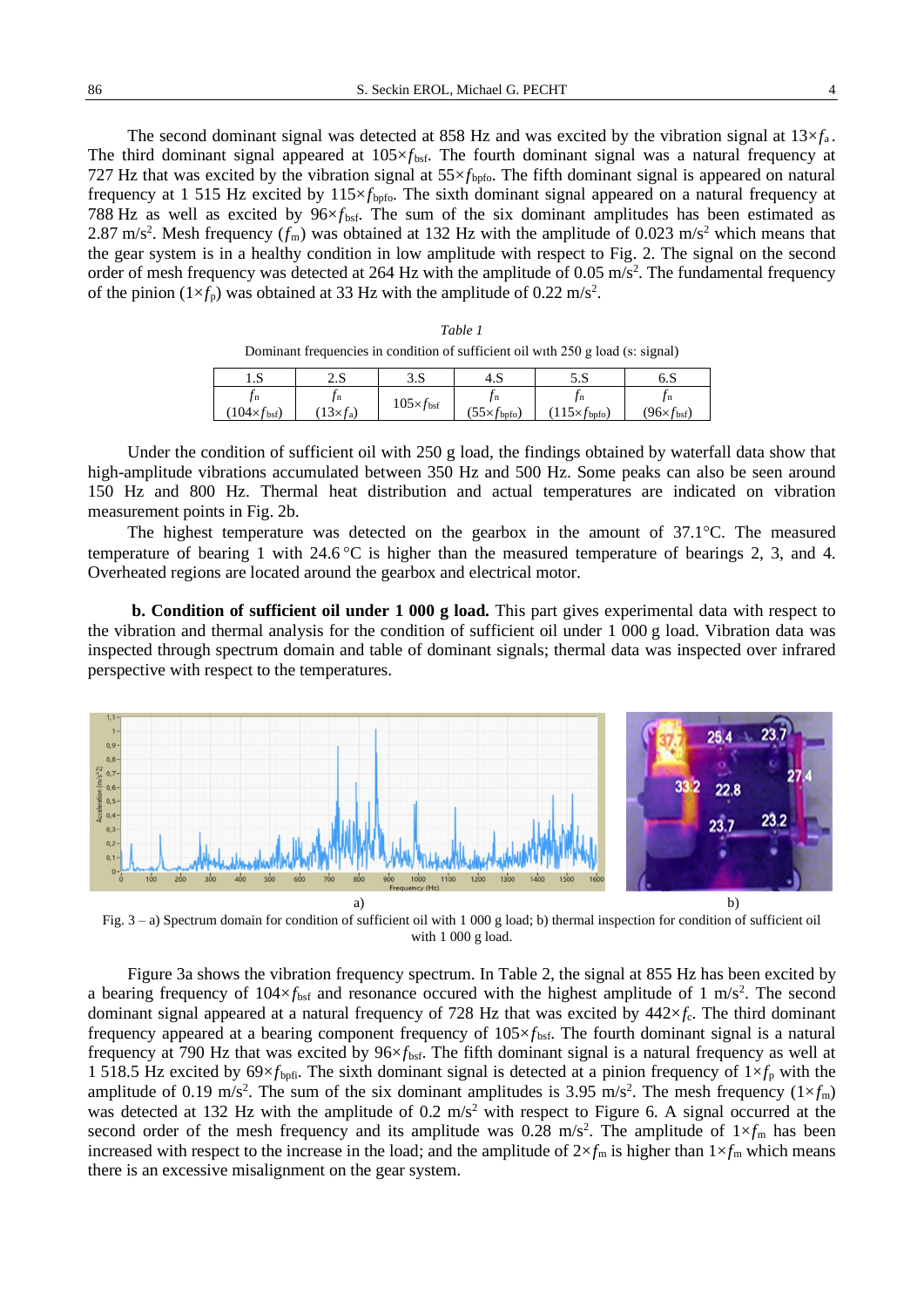| Dominant requencies in condition of sufficient on with 1 000 g load (s. signal) |                    |                            |                              |                               |                     |  |  |  |
|---------------------------------------------------------------------------------|--------------------|----------------------------|------------------------------|-------------------------------|---------------------|--|--|--|
| ند. 1                                                                           | د.ء                | 3.S                        | 4.S                          | 5.S                           | 6.S                 |  |  |  |
| $(104 \times f_{\rm bsf})$                                                      | $(442 \times f_c)$ | $105\times f_{\text{bsf}}$ | $(96 \times f_{\text{bsf}})$ | $(69 \times f_{\text{bpfi}})$ | $1\times f_{\rm p}$ |  |  |  |

*Table 2* Dominant frequencies in condition of sufficient oil with 1 000 g load (s: signal)

Under the condition of sufficient oil with 1 000 g load, the findings of the relevant waterfall data indicate that high-amplitude vibrations accumulated between 350 Hz and 450 Hz. Some peaks can also be seen around 750–800 Hz. Thermal heat distribution and actual temperatures are indicated on vibration measurement points in Fig. 3b.

The highest temperature was detected on the gearbox at  $37.7 \degree C$ . The measured temperature of bearing 1 at 25.4 °C was higher than the measured temperature of bearings 2, 3, and 4.

**c. Condition of insufficient oil under 1000 g load.** In this part, experimental data is given with respect to the vibration and thermal analysis for the condition of insufficient oil under 1 000 g load. Vibration data was inspected through the spectrum domain and table of dominant signals; thermal data was inspected with an infrared perspective with respect to the temperatures. Vibration frequency spectrum is given in Fig. 4a, and higher amplitude signals are accumulated at the bearing element pass zone. The highest amplitude of the vibration signals has been detected at 798 Hz with the amplitude of  $0.44 \text{ m/s}^2$  that was excited by a gear frequency of  $97 \times f_{\text{bsf}}$  with respect to Table 3. The second dominant vibration signal has occurred at 740 Hz, which is a natural frequency excited by  $90 \times f_{\text{bsf}}$ . The third dominant signal has been investigated at a pinion frequency  $(1 \times f_p)$  with amplitude of 0.35 m/s<sup>2</sup> that has been increased from 0.19 m/s<sup>2</sup> in same load under sufficient oil condition. The fourth dominant signal has been captured at 795 Hz that was excited by a bearing frequency of  $483 \times f_c$ . The fifth dominant vibration signal has been detected at 838 Hz that was excited by a signal occurred at  $509 \times f_c$ . The sixth dominant signal has occurred at 782 Hz and was stimulated by a signal at 475×*f*<sup>c</sup> as well. Except for the third dominant signal, all other vibration signals are the result of resonance phenomena.



Fig. 4 – a) Spectrum domain for condition of insufficient oil with 1 000 g load, b) thermal inspection for condition of insufficient oil with 1 000 g load.

The sum of the all six dominant amplitudes is 2.15 m/s<sup>2</sup>. Mesh frequency  $(f_m)$  is obtained at 132 Hz with the amplitude of 0.1 m/s<sup>2</sup> which is lower than the condition of sufficient oil under 1 000 g load that is  $0.2 \text{ m/s}^2$ . The signal at the second order of mesh frequency was detected at 264 Hz with the amplitude of 0.03 m/s<sup>2</sup>. The amplitude of  $2\times f_m$  is lower than  $1\times f_m$  which means there is not any excessive misalignment on the gear system. It is assumed that misalignment was corrected while decomposition of the gearbox in removal process of the oil.

| Table 3                                                                                 |
|-----------------------------------------------------------------------------------------|
| Dominant frequencies in condition of insufficient oil with $1\ 000\$ g load (s: signal) |

| $\mathbf{C}$<br>د. ۱                | າເ<br>د.ء                           | 2 C<br>د. د          | 4.S                | د. ر                        | 6.S                                  |
|-------------------------------------|-------------------------------------|----------------------|--------------------|-----------------------------|--------------------------------------|
| / n<br>$(97 \times f_{\text{bsf}})$ | 1 n<br>$(90 \times f_{\text{bsf}})$ | $1 \times f_{\rm p}$ | $(483 \times f_c)$ | . J n<br>$(509 \times f_c)$ | J <sub>n</sub><br>$(475 \times f_c)$ |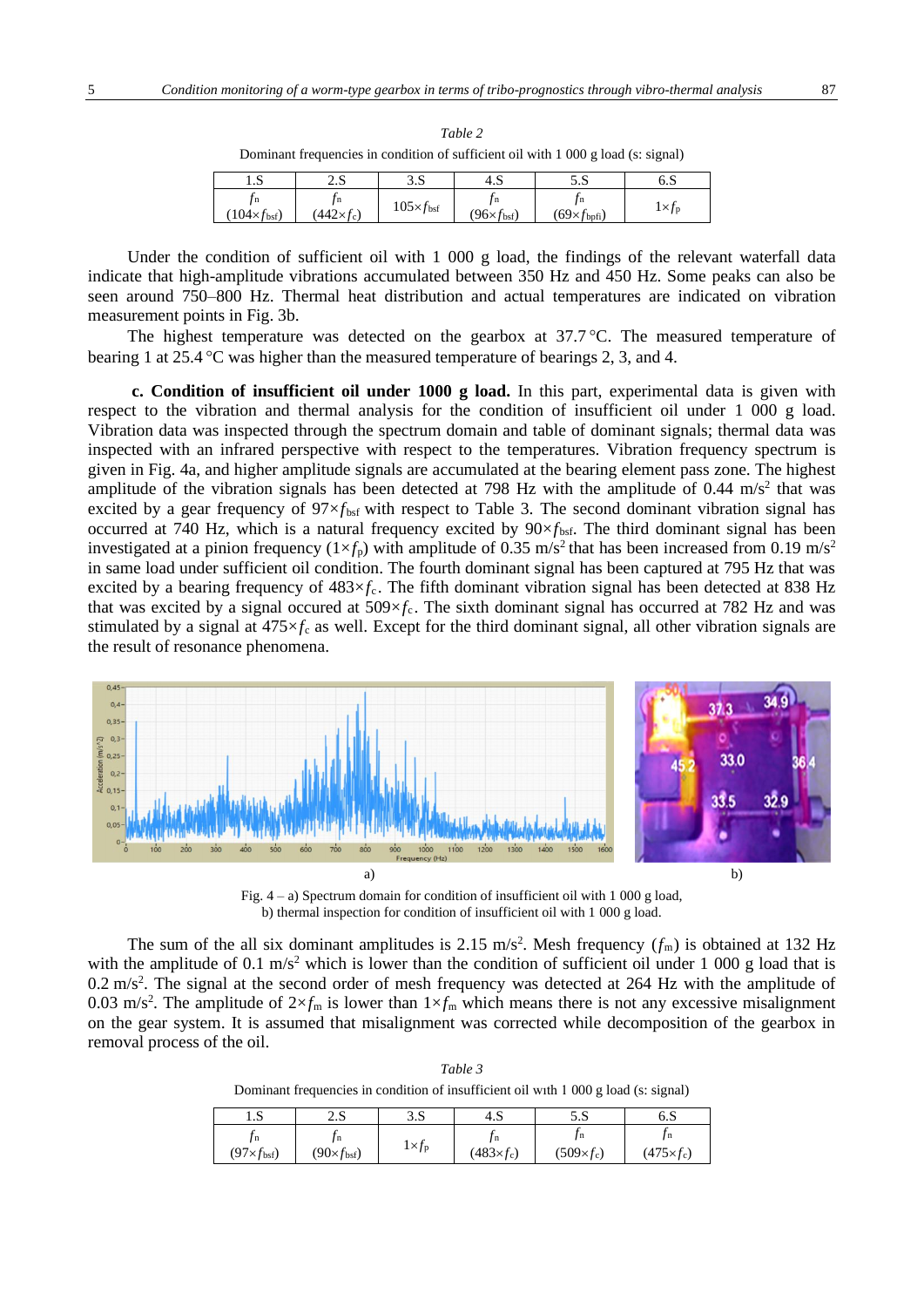88 S. Seckin EROL, Michael G. PECHT 6

Under the condition of insufficient oil with 1 000 g load, the waterfall data shows that high-amplitude vibrations are cumulated between 400 Hz and 500 Hz. Some peaks also can be seen around 150 Hz and 750−800 Hz band. Thermal heat distribution and actual temperatures are indicated on vibration measurement points in Fig. 4b. The highest temperature has been detected on the gearbox as  $50.1 \degree$ C in Fig. 4b. The

measured temperature of bearing 1 with  $37.3 \degree C$  is higher than the measured temperature of bearings 2, 3, and 4. The belt temperature has increased more prominently in comparison with sufficient oil conditions under 250 g and 1 000 g loads.

The temperature of the belt is  $36.4 \text{ °C}$  which is close to temperature of the bearing 1 and higher than the temperature of bearings 2, 3, 4. The temperature of the plate increased higher than previous test conditions as well; the temperature of the plate is  $33^{\circ}$ C and very close to the temperature of bearings 3 and 4.

### **4. FINDINGS**

This part gives overall findings and interpretation of the experiments. Vibration findings are presented with the definition of the dominant signals in the *X*, *Y*, *Z* axes and a sum of the amplitudes are presented as *SX, SY, SZ* in each axis as well. Thermal findings are with charts of temperature and infrared distribution.

a. Vibrational findings. Vibration charts are given on the *X, Y*, and *Z* axes in Fig. 5. Amplitudes are presented in these charts with the vibration acceleration. With respect to Fig. 5, signal amplitude at the fundamental frequency  $(1\times f_p)$  of pinion element has been detected as the most dominant in the *X* axis through sufficient and insufficient oil condition as the load increased to 1 000 g. The most dominant signal detected in the *Z* axis; and the third dominant signal in the *Y* axis under insufficient oil condition with 1 000 g load as well.



Fig. 5 – Vibration charts: a) condition of sufficient oil with 250 g load; b) condition of sufficient oil with 1000 g load; c) condition of insufficient oil with 1000 g load.

Fundamental frequency  $(1 \times f_p)$  of pinion element appeared in *X* axis at sixth dominant signal and *Z* axis at fourth dominant signal under sufficient oil with 250 g load. Three gear frequencies in *X* axis, one gear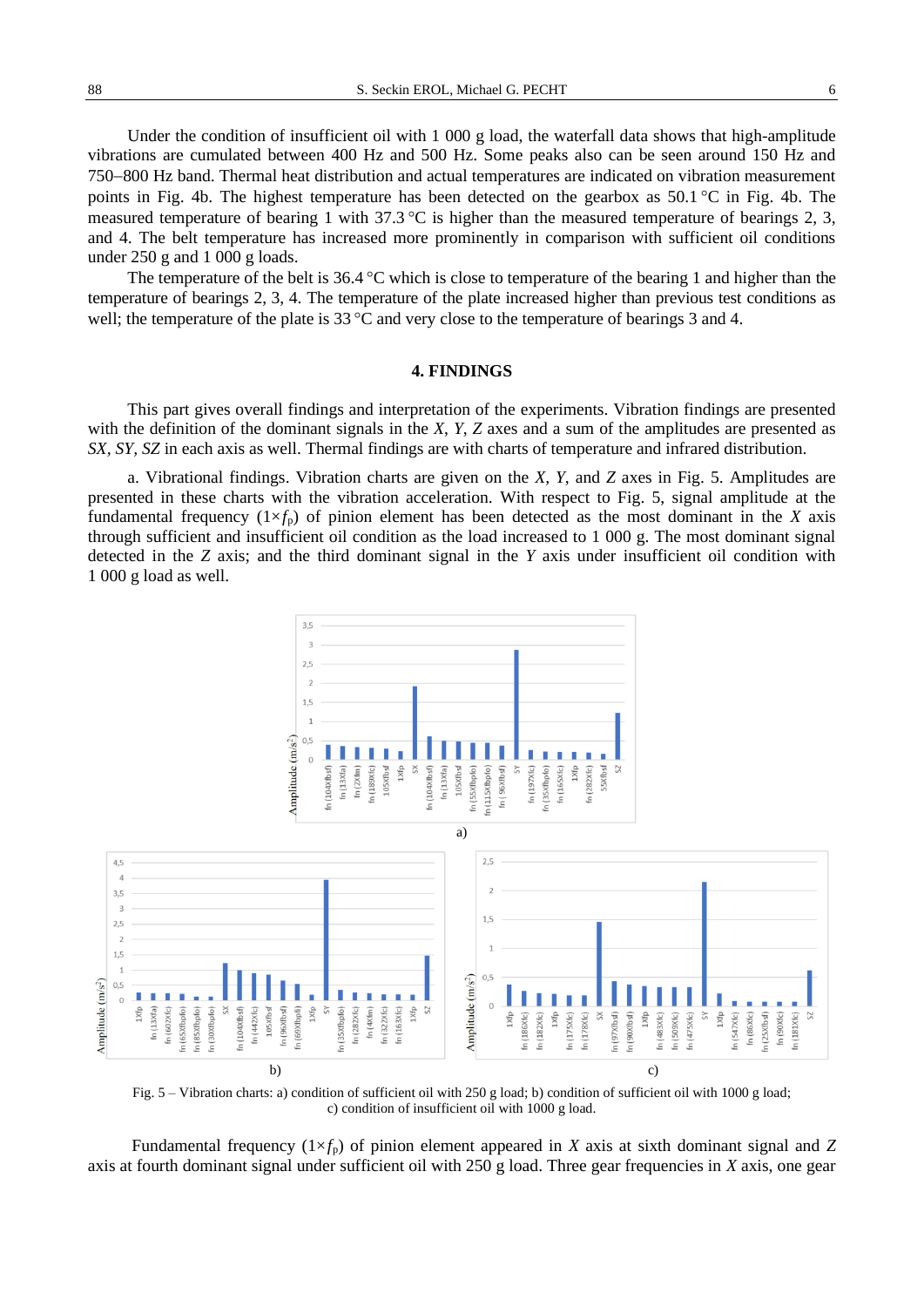frequency in *Y* axis and one gear frequency in *Z* axis has been detected under sufficient oil condition with 250 g load. Two gear frequencies in *X* axis, one gear frequency in *Y* axis and two gear frequencies in *Z* axis has been detected under sufficient oil condition with 1 000 g load. Two gear frequencies in *X* axis, one gear frequency in i axis and one gear frequency in *Z* axis has been detected under insufficient oil condition with 1 000 g load. It is found that insufficient oil condition affected the bearing frequencies and many signals have been appeared dominantly at the bearing element pass zone. Total number of cage frequencies in six dominant signals are increased in condition of insufficient oil at 1 000 g load. The highest difference between the sum of signal amplitudes in *Y* axis (*SY*) and sum of signal amplitudes in *X* axis (*SX*), *Z* axis (*SZ*) has been detected under sufficient oil condition with 1 000 g.

b. Thermal findings. Temperature changes are given in Table 4 and thermal charts are given in Fig. 6 and Fig. 7.

|                         | <b>LOAD</b> | <b>Gearbox</b> | <b>Motor</b> | <b>Plate</b> | <b>Belt</b> | <b>Bearing 1</b> | <b>Bearing 2</b> | <b>Bearing 3</b> | <b>Bearing 4</b> | <b>Sum</b>   |
|-------------------------|-------------|----------------|--------------|--------------|-------------|------------------|------------------|------------------|------------------|--------------|
| <b>CONDITION</b>        | (g)         |                | $\mathbf{C}$ |              |             |                  |                  |                  |                  | $\mathbf{C}$ |
|                         | 250         | 37.1           | 32.1         | 20.8         | 27.2        | 24.6             | 21.7             | 22.1             | 21.5             | 207.1        |
| <b>Sufficient oil</b>   | 1000        | 37.7           | 33.2         | 22.8         | 27.4        | 25.4             | 23.7             | 23.7             | 23.2             | 217.1        |
| <b>Insufficient oil</b> | 1000        | 50.1           | 45.2         | 33           | 36.4        | 37.3             | 34.9             | 33.5             | 32.9             | 303.3        |

*Table 4* Temperature changes at setup components wıth respect to the test condıtıons

The highest temperature rise has been obtained at bearing 2 from 21.7 °C to 23.7 °C and at plate as well from 20.8 °C to 22.8 °C in comparison of sufficient oil condition under 250 g and 1 000 g with respect to Table 4. The lowest temperature increase has been detected at belt from  $27.2 \degree$ C to  $27.4 \degree$ C. The sum of the specified component temperatures has been increased from 207.1  $\degree$ C to 217.1  $\degree$ C in conditions of sufficient oil. Temperature on gearbox increased slightly between two conditions from  $37.1 \degree$ C to  $37.7 \degree$ C. The temperature increase on bearing 1 has been observed less than bearings 2, 3, and 4. The highest increase is detected at gearbox from 37.7 °C to 50.1 °C as the difference is 12.4 °C in comparison on sufficient oil and insufficient oil with 1 000 g load. Second highest increase has been obtained at electrical motor from  $33.2^{\circ}$ C to 45.2 °C with the difference of 12 °C. Sum of the specified components has been increased from 217.1 °C to 303.3 C. The temperature increase on bearing 1 has been observed higher than bearings 2, 3, and 4.



Fig. 6 – Temperature charts: a) load and oil sufficiency; b) setup components.

Figure 6 shows that there is almost no temperature difference in gearbox, belt and bearing 1 under sufficient oil conditions with loads of 250 g and 1 000 g. There is a slight increase in motor, plate, bearings 2, 3, and 4 under same test conditions. All bearings' temperatures have been increased and stabled at a similar temperature range in sufficient and insufficient oil conditions.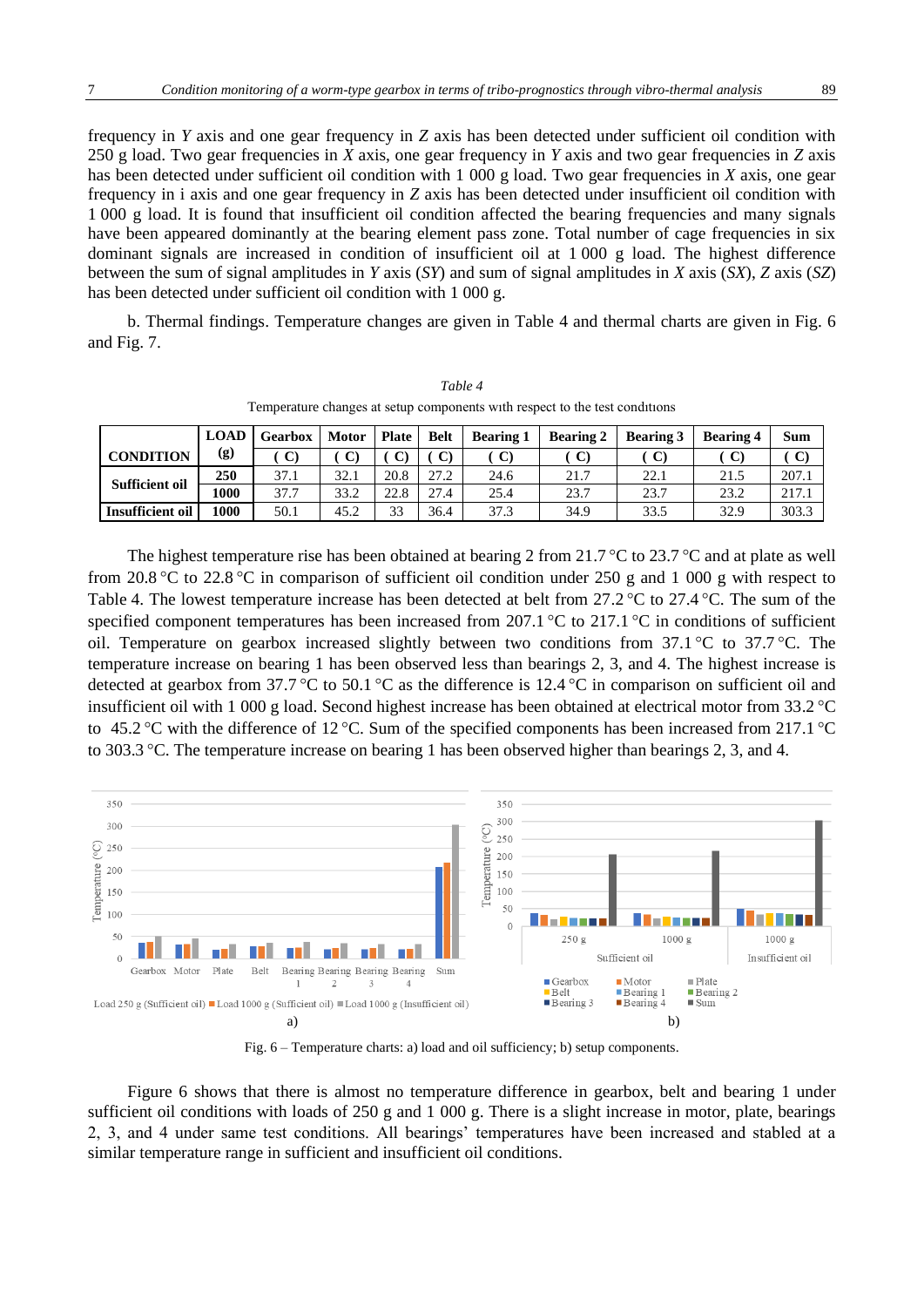

Fig. 7 – Infrared thermal distributions; a) 250 g load under condition of sufficient oil, b) 1000 g load under condition of sufficient oil, c) 1000 g load under condition of insufficient oil.

The sum of the overall temperatures in insufficient oil has been increased dramatically around  $100^{\circ}$ C with respect to sums of sufficient oil test conditions. The highest temparature has been observed at gearbox in all of sufficient and insufficient test conditions. Bearing 1 has reflected higher temperature increase than the belt temperature in comparison with sufficient oil conditions.

Infrared thermal distributions over test setup in tested conditions are given in Fig. 7. Oil starvation has been conditioned in the gearbox; heat is increased higher than the infrared distribution with 1 000 g load under condition of sufficient oil. Temperature on bearing has been reached higher than 35 °C. Overall heat is increased on test setup components respect to the color change. Especially heat on bearing 1 is more prominent in comparison with infrared distribution with 250 g load under condition of sufficient oil. Maximum temperature increased over  $40^{\circ}$ C as well through gearbox component. Heat over belt and electrical motor has been increased as well. Heat distribution is mainly with yellow, red, pink colors in increase on gearbox partly on the one side of electrical motor and the belt in Fig. 7. Moreover, heat is distributed from gearbox to bearing as well.

#### **5. RESULTS AND CONCLUSIONS**

This research investigated the condition monitoring of a worm-type gearbox by vibro-thermal analysis with respect to the oil starvation under variable loads. The tests were conducted on a test setup in laboratory conditions, and the data were analyzed using a tribo-prognostic approach.

The vibration signal at pinion frequency occured as the most dominant amplitude with respect to the increase in the load from 250 g to 1 000 g in the tests. That most dominant amplitude was detected in the *X* axis for the 1 000 g load with sufficient oil and in the *X, Z* axes for the 1 000 g load with insufficient oil. The frequency specta did not show a significant difference under the 250 g and 1 000 g loads in the sufficient oil conditions. Three signals were at the same frequencies  $f_n$  (104× $f_{\text{bsf}}$ ), 105× $f_{\text{bsf}}$ , and  $f_n$  (96× $f_{\text{bsf}}$ ) among six dominant amplitudes in both conditions. The sum of the amplitudes in the *Y, Z* axes increased and the *X* axis decreased under the 1 000 g load in comparison with 250 g. Spectrum domain showed a radical change in the insufficient oil conditions under the 1 000 g load. The sum of the amplitudes in the *Y, Z* axes decreased and the *X* axis increased under the 1 000 g load in insufficient oil conditions in comparison with the 1 000 g load in sufficient oil conditions. That is the consequence of the distribution of overall vibration energy through the increase in the amount of signals that occurred on the frequency domain with respect to the excitation of natural frequencies due to frictional forces based on oil starvation. With respect to the *Y* axis results, none of the common signal frequencies were detected with 250 g load and one common frequency was detected with 1 000 g load at 1×*f*p. The oil starvation conditions for the gearbox had caused a similar effect on the bearing; and cage frequencies became more dominant.

The temperature differences increased gradually with respect to load increase and oil starvation in tested conditions. The overall temperature at the vibration measurement points increased  $10^{\circ}$ C in the tested sufficient oil conditions and increased 86.2 °C in the insufficient oil conditions under 1 000 g load in comparison with the same load in the sufficient oil conditions. The temperature of the gearbox increased 0.6 °C in sufficient oil conditions and 12.4 °C in insufficient oil conditions under 1 000 g load in comparison with the same load in sufficient oil condition. The heat increase was significant due to oil starvation